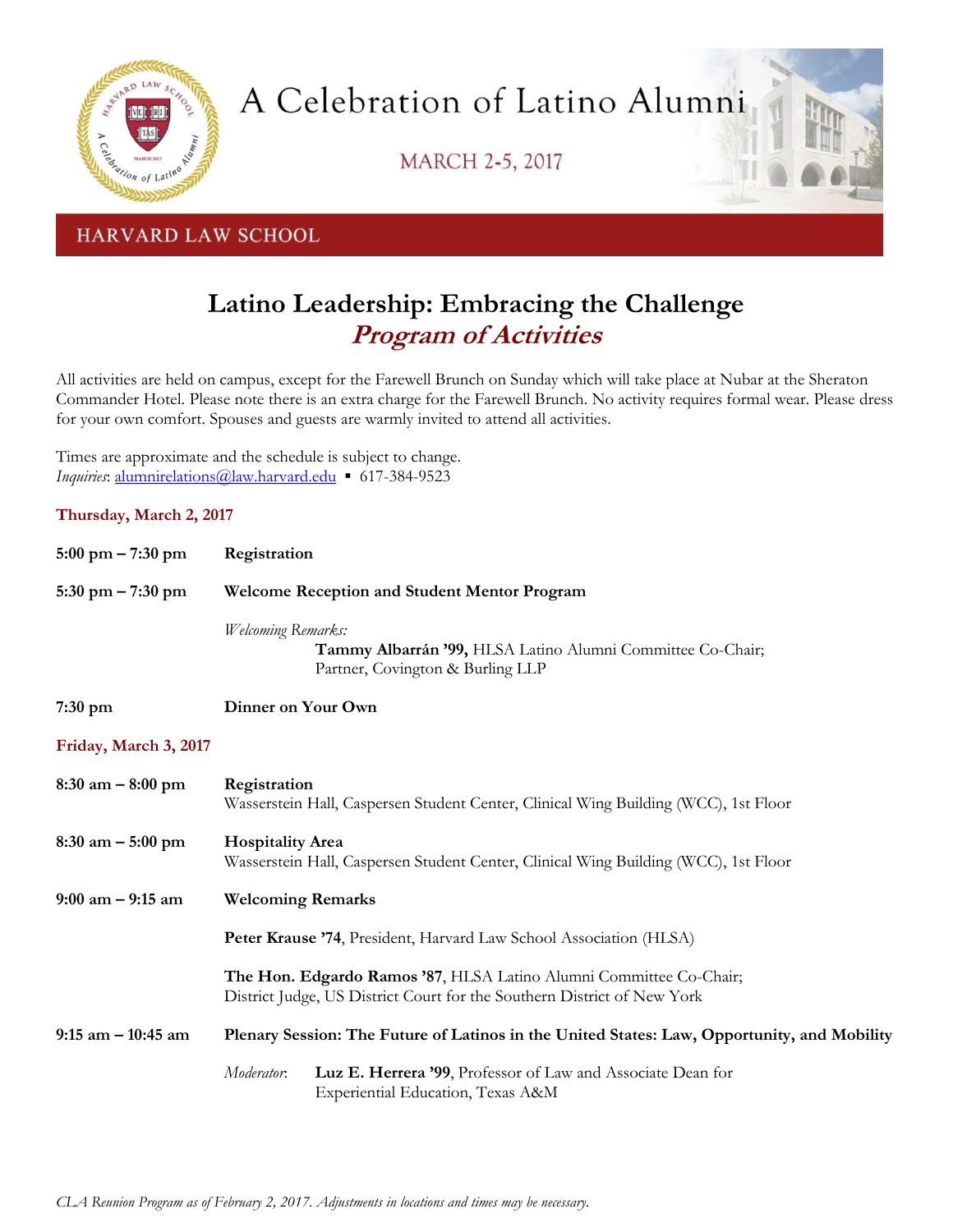|                                      | Panelists:                                                                   | Andrés W. López '95, President, The Law Offices of Andrés W. López PSC<br>Manny A. Medrano '81, Founding Partner and Attorney, Medrano & Carlton<br>Rachel F. Moran, Austin Wakeman Scott Visiting Professor of Law, Harvard Law<br>School; Dean Emerita and Michael J. Connell Distinguished Professor of Law, UCLA<br>School of Law<br>Leticia M. Saucedo '96, Professor of Law, UC Davis School of Law |  |  |
|--------------------------------------|------------------------------------------------------------------------------|-----------------------------------------------------------------------------------------------------------------------------------------------------------------------------------------------------------------------------------------------------------------------------------------------------------------------------------------------------------------------------------------------------------|--|--|
| 11:00 am $-$ 12:15 pm                | <b>Concurrent Sessions</b>                                                   |                                                                                                                                                                                                                                                                                                                                                                                                           |  |  |
|                                      | Revisiting the Relationship between Outside Counsel and In-house Counsel     |                                                                                                                                                                                                                                                                                                                                                                                                           |  |  |
|                                      | Moderator.                                                                   | Tammy Albarrán '99, HLSA Latino Alumni Committee Co-Chair;<br>Partner at Covington & Burling LLP                                                                                                                                                                                                                                                                                                          |  |  |
|                                      | Panelists:                                                                   | Ricardo A. Anzaldúa '90, Co-Chair, CLA Planning Committee;<br>Executive VP & General Counsel, MetLife, Inc.<br>Ana C. Reyes '00, Partner, Williams & Connolly LLP<br>Kim M. Rivera '94, Chief Legal Officer and General Counsel, HP Inc.<br>Rodolfo Rodriguez, Jr. '90, Senior Vice President, General Counsel, and Corporate<br>Secretary, CEC Entertainment Inc.                                        |  |  |
|                                      | The Future of Latino Civil Rights in this Country                            |                                                                                                                                                                                                                                                                                                                                                                                                           |  |  |
|                                      | Moderator.                                                                   | The Hon. P. David Lopez '88, Partner, Outten & Golden LLP                                                                                                                                                                                                                                                                                                                                                 |  |  |
|                                      | Panelists:                                                                   | <b>TBD</b>                                                                                                                                                                                                                                                                                                                                                                                                |  |  |
| $12:30 \text{ pm} - 3:00 \text{ pm}$ | <b>Welcoming Luncheon &amp; Plenary Session</b>                              |                                                                                                                                                                                                                                                                                                                                                                                                           |  |  |
|                                      | HLS Latino Lawyers in Politics: Serving the Public and Running the Country   |                                                                                                                                                                                                                                                                                                                                                                                                           |  |  |
|                                      | Moderator:                                                                   | Regina T. Montoya '79, Chair of the Board, MALDEF and Board Member,<br>DFW International Airport                                                                                                                                                                                                                                                                                                          |  |  |
|                                      | Panelists:                                                                   | Louis Caldera '86, Senior Fellow, Cisneros Hispanic Leadership Institute;<br>Professor of Leadership, George Washington University<br>Jorge O. Elorza '03, Mayor, Providence, Rhode Island                                                                                                                                                                                                                |  |  |
| $3:15$ pm $-4:30$ pm                 | <b>Concurrent Sessions</b>                                                   |                                                                                                                                                                                                                                                                                                                                                                                                           |  |  |
|                                      | Representing and Communicating with our Community: Old, New and Social Media |                                                                                                                                                                                                                                                                                                                                                                                                           |  |  |
|                                      | Moderator:                                                                   | Glenda E. Martinez '90, Senior Vice President and Associate General Counsel,<br>Univision Communications Inc.                                                                                                                                                                                                                                                                                             |  |  |
|                                      | Panelists:                                                                   | Jessica R. Herrera-Flanigan '95, Executive VP of Government and Corporate<br>Affairs, Univision Communications, Inc.<br>Hugo N. Morales '75, Co-Founder and Executive Director, Radio Bilingüe<br>Rita Morales Patton '88, Assistant General Counsel & VP of Business Affairs,<br>Turner Broadcasting System Inc.<br>Ana Salas Siegel '94, Lead Counsel, NBCUniversal Hispanic Group                      |  |  |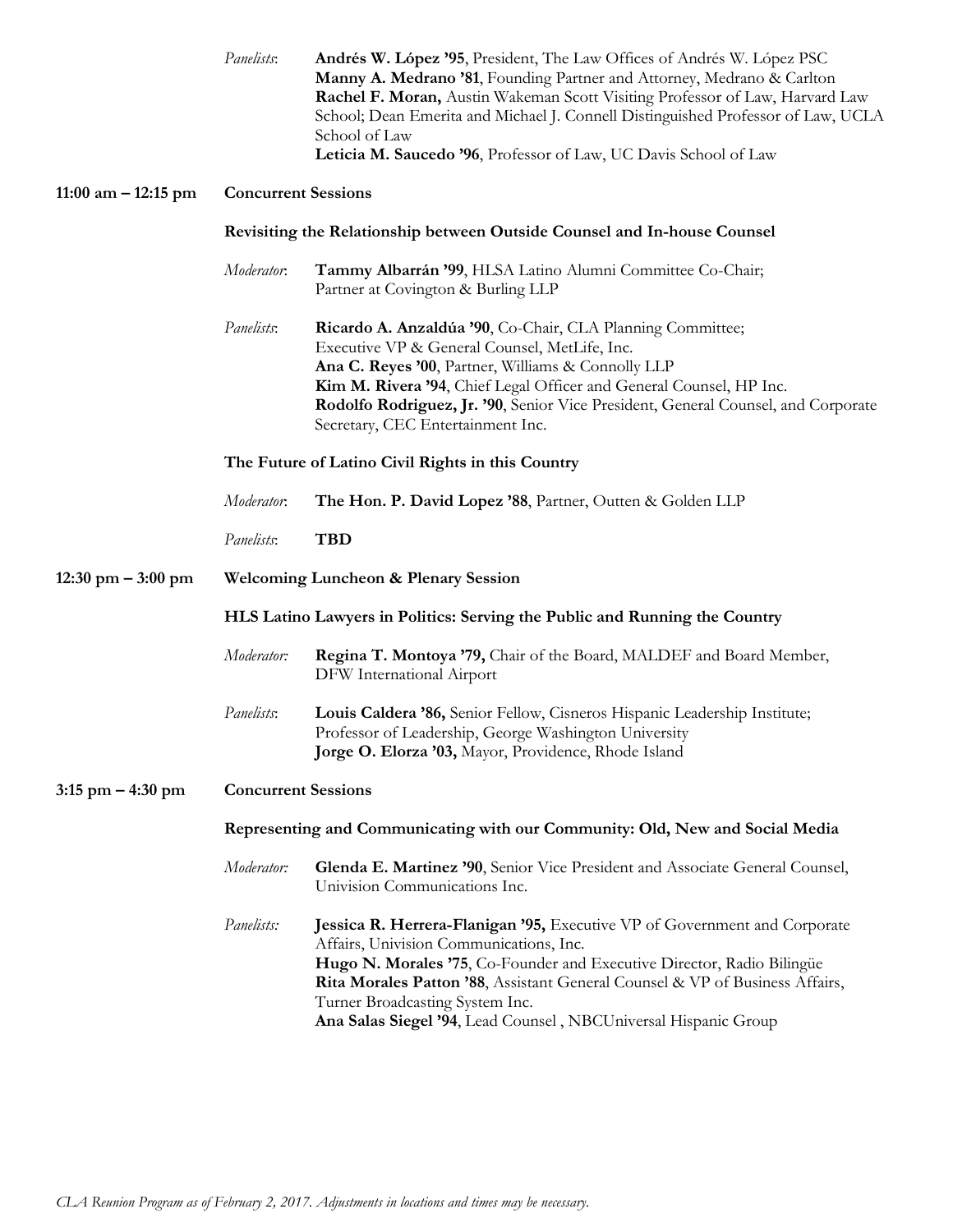|                                     | on U.S. Relations                                                                                              | Legal, Social and Political Developments throughout Mexico and Latin America and Impact                                                                                                                                                                                                                                                                             |  |  |
|-------------------------------------|----------------------------------------------------------------------------------------------------------------|---------------------------------------------------------------------------------------------------------------------------------------------------------------------------------------------------------------------------------------------------------------------------------------------------------------------------------------------------------------------|--|--|
|                                     | Moderator:                                                                                                     | Jorge A. Ramírez '90, Walter and Anne Huffman Professor of Law, Texas Tech<br>University School of Law                                                                                                                                                                                                                                                              |  |  |
|                                     | Panelists:                                                                                                     | Dino T. Barajas '93, Partner, Akin Gump Strauss Hauer & Feld LLP<br>Jorge H. Kamine '98, Counsel, Skadden, Arps, Slate, Meagher & Flom LLP<br>Ana Maria Salazar '89, CEO, Grupo Salazar                                                                                                                                                                             |  |  |
| $4:45$ pm $-6:00$ pm                |                                                                                                                | <b>Concurrent Sessions</b>                                                                                                                                                                                                                                                                                                                                          |  |  |
|                                     | The Caribbean: Puerto Rico and Cuba-Current Legal, Policy & Political Developments                             |                                                                                                                                                                                                                                                                                                                                                                     |  |  |
|                                     | Moderator.                                                                                                     | Luis E. Rodriguez-Rivera '87, Professor of Law, University of<br>Puerto Rico School of Law                                                                                                                                                                                                                                                                          |  |  |
|                                     | Panelists:                                                                                                     | Rafael Cox-Alomar '04, Professor, University of the District of Columbia<br>David A. Clarke School of Law<br>Jorge M. Farinacci-Fernós '13, Adjunct Professor, Inter American University<br>Law School, Puerto Rico                                                                                                                                                 |  |  |
|                                     | <b>Effective Small Firm and Solo Practice Management</b>                                                       |                                                                                                                                                                                                                                                                                                                                                                     |  |  |
|                                     | Moderator.                                                                                                     | Virna L. Santos '90, Partner, Santos Law Group                                                                                                                                                                                                                                                                                                                      |  |  |
|                                     | Panelists:                                                                                                     | Eric E. Castelblanco '91, Founder and Attorney, Castelblanco Law Group, APLC<br>Bonifacio Garcia '81, Managing Partner & Founder, Garcia, Hernandez,<br>Sawhney & Bermudez, LLP<br>Alan N. Hernandez '90, Co-Founder and Member, HCH Legal, LLC<br>Jessica A. Uzcategui '02, Partner, Sacks Glazier Franklin & Lodise LLP<br>Juan E. Zúñiga '92, Partner, Rimon, PC |  |  |
| $6:00 \text{ pm} - 7:00 \text{ pm}$ |                                                                                                                | <b>Celebration Reception</b>                                                                                                                                                                                                                                                                                                                                        |  |  |
| $7:00 \text{ pm} - 9:30 \text{ pm}$ | <b>Dinner</b>                                                                                                  |                                                                                                                                                                                                                                                                                                                                                                     |  |  |
|                                     | Keynote:                                                                                                       | <b>TBD</b>                                                                                                                                                                                                                                                                                                                                                          |  |  |
| Saturday, March 4, 2017             |                                                                                                                |                                                                                                                                                                                                                                                                                                                                                                     |  |  |
| 7:30 am $-$ 5:00 pm                 | Registration<br>Wasserstein Hall, Caspersen Student Center, Clinical Wing Building (WCC), 1st Floor            |                                                                                                                                                                                                                                                                                                                                                                     |  |  |
| $8:00 \text{ am} - 6:00 \text{ pm}$ | <b>Hospitality Area</b><br>Wasserstein Hall, Caspersen Student Center, Clinical Wing Building (WCC), 1st Floor |                                                                                                                                                                                                                                                                                                                                                                     |  |  |
| 8:00 am – 9:30 am                   | <b>Networking Breakfast</b>                                                                                    |                                                                                                                                                                                                                                                                                                                                                                     |  |  |
| 9:30 am – 11:00 am                  | Plenary Session: How is the Academy Doing? Latino Law School Deans and Professors                              |                                                                                                                                                                                                                                                                                                                                                                     |  |  |
|                                     | Moderator.                                                                                                     | <b>TBD</b>                                                                                                                                                                                                                                                                                                                                                          |  |  |
|                                     | Panelists:                                                                                                     | <b>TBD</b>                                                                                                                                                                                                                                                                                                                                                          |  |  |
| 11:15 am – 11:45 am                 |                                                                                                                | Welcoming our New Latino Faculty Member: Professor Andrew Manuel Crespo '08                                                                                                                                                                                                                                                                                         |  |  |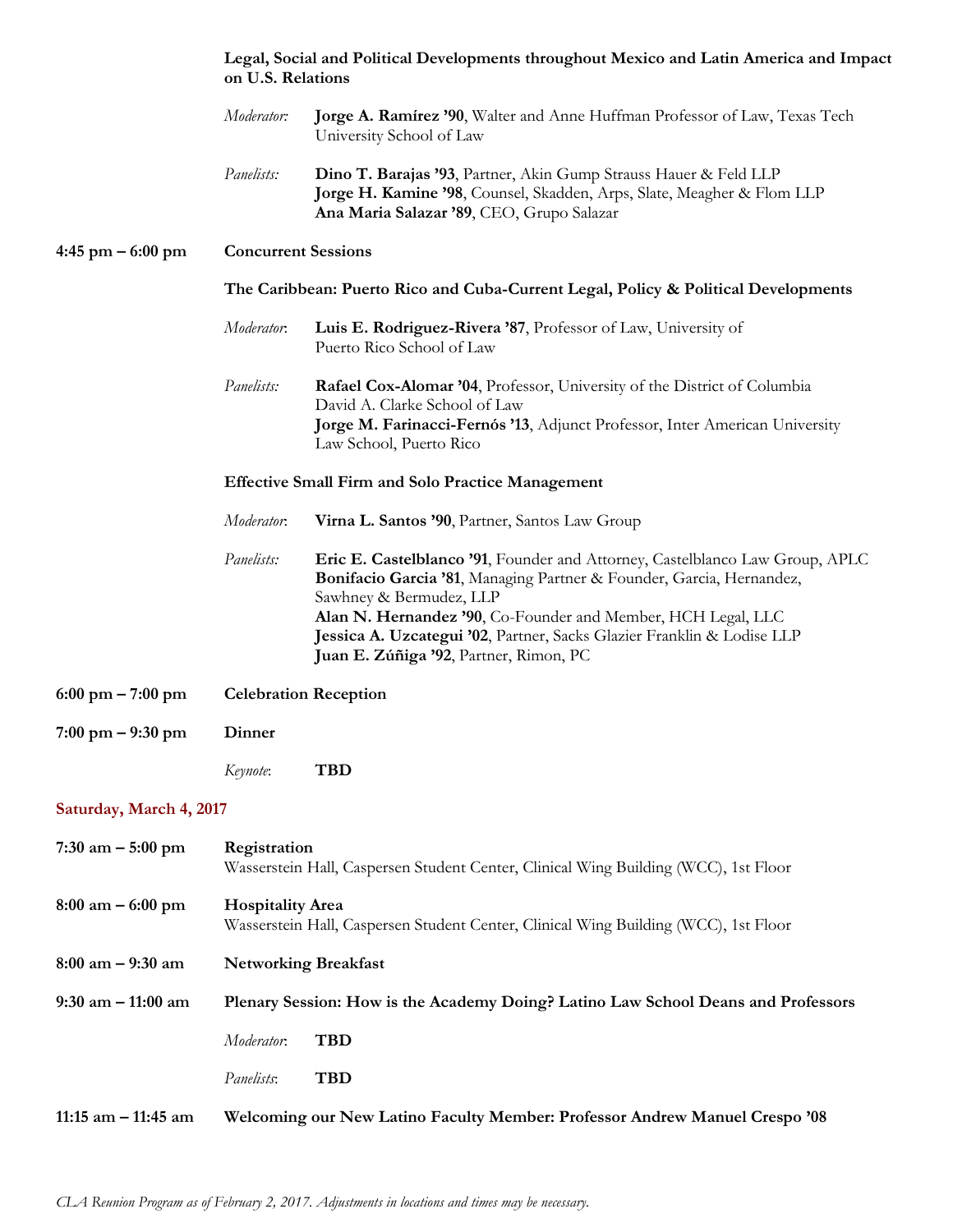| $12:00 \text{ pm} - 1:30 \text{ pm}$ | <b>CLA</b> Luncheon<br>Recognition of HLS Latino Judges and Justices                                                                                                                                                                                                                                                                                                                                                                           |  |  |  |
|--------------------------------------|------------------------------------------------------------------------------------------------------------------------------------------------------------------------------------------------------------------------------------------------------------------------------------------------------------------------------------------------------------------------------------------------------------------------------------------------|--|--|--|
|                                      | Introductory Remarks:<br>The Hon. Edgardo Ramos '87, HLSA Latino Alumni Committee Co-Chair;<br>District Judge, US District Court for the Southern District of New York                                                                                                                                                                                                                                                                         |  |  |  |
|                                      | A Conversation with the Dean                                                                                                                                                                                                                                                                                                                                                                                                                   |  |  |  |
|                                      | Speaker.<br>Martha Minow, Morgan and Helen Chu Dean and Professor of Law                                                                                                                                                                                                                                                                                                                                                                       |  |  |  |
| $1:45$ pm $-2:15$ pm                 | Latinos Unidos: Celebration III Group Photograph                                                                                                                                                                                                                                                                                                                                                                                               |  |  |  |
| $2:30$ pm $-3:45$ pm                 | <b>Concurrent Sessions</b>                                                                                                                                                                                                                                                                                                                                                                                                                     |  |  |  |
|                                      | On the Matter of Latino Lives: Criminal Justice and the Latino Community                                                                                                                                                                                                                                                                                                                                                                       |  |  |  |
|                                      | Moderator: Andrew Manuel Crespo '08, Assistant Professor of Law, Harvard Law School                                                                                                                                                                                                                                                                                                                                                            |  |  |  |
|                                      | Panelists: Rafael Iván Hernández '09, Deputy Public Defender, County of Los Angeles<br>Jessica Griselda Price '08, Interim Title IX Coordinator, UCLA<br>Lauren Reeder '09, Assistant District Attorney, Harris County District Attorney's Office<br>Armando Rosquete '03, Counsel at Boies, Schiller & Flexner LLP                                                                                                                            |  |  |  |
|                                      | Our Pathways to the Bench                                                                                                                                                                                                                                                                                                                                                                                                                      |  |  |  |
|                                      | Moderator: The Hon. Yvonne E. Campos '88, Superior Court Judge,<br>Superior Court of California, San Diego County                                                                                                                                                                                                                                                                                                                              |  |  |  |
|                                      | The Hon. Christine M. Arguello '80, District Judge, US District Court,<br><i>Panelists:</i><br>District of Colorado<br>The Hon. Laura A. Cordero '88, Associate Judge, District of Columbia Superior Court<br>The Hon. Edgardo Ramos '87, HLSA Latino Alumni Committee Co-Chair;<br>District Judge, US District Court for the Southern District of New York<br>The Hon. Edward Torpoco '98, Superior Court Judge, San Francisco Superior Court |  |  |  |
| $4:00 \text{ pm} - 5:15 \text{ pm}$  | <b>Concurrent Sessions</b>                                                                                                                                                                                                                                                                                                                                                                                                                     |  |  |  |
|                                      | Latinas in the Legal Profession                                                                                                                                                                                                                                                                                                                                                                                                                |  |  |  |
|                                      | Moderator: Juanita C. Hernandez '85, Co-Chair, CLA Planning Committee;<br>Senior Counsel, Office of the General Counsel, Securities and Exchange Commission                                                                                                                                                                                                                                                                                    |  |  |  |
|                                      | Raquel E. Aldana '97, Associate Dean for Faculty Scholarship; Professor of Law;<br><i>Panelists:</i><br>Director of the Inter-America Program, McGeorge School of Law<br>Cristina D. Hernandez '95, VP of Client Relations, The Vernā Myers Company<br>Edith Ramirez '92, Former Chair of the Federal Trade Commission                                                                                                                         |  |  |  |
|                                      | Alternative Careers: Leveraging your JD into a New Career Path                                                                                                                                                                                                                                                                                                                                                                                 |  |  |  |
|                                      | Moderator: Maria Jimena Rivera '01, Assistant Dean for Admissions and Financial Aid,<br>University of Texas School of Law                                                                                                                                                                                                                                                                                                                      |  |  |  |
|                                      | Panelists:<br>Viola Irene Canales '89, Author<br><b>Additional Panelists TBD</b>                                                                                                                                                                                                                                                                                                                                                               |  |  |  |
| $5:30$ pm $-6:00$ pm                 | Tours of Wasserstein Hall, Caspersen Student Center, Clinical Wing Building (WCC)                                                                                                                                                                                                                                                                                                                                                              |  |  |  |